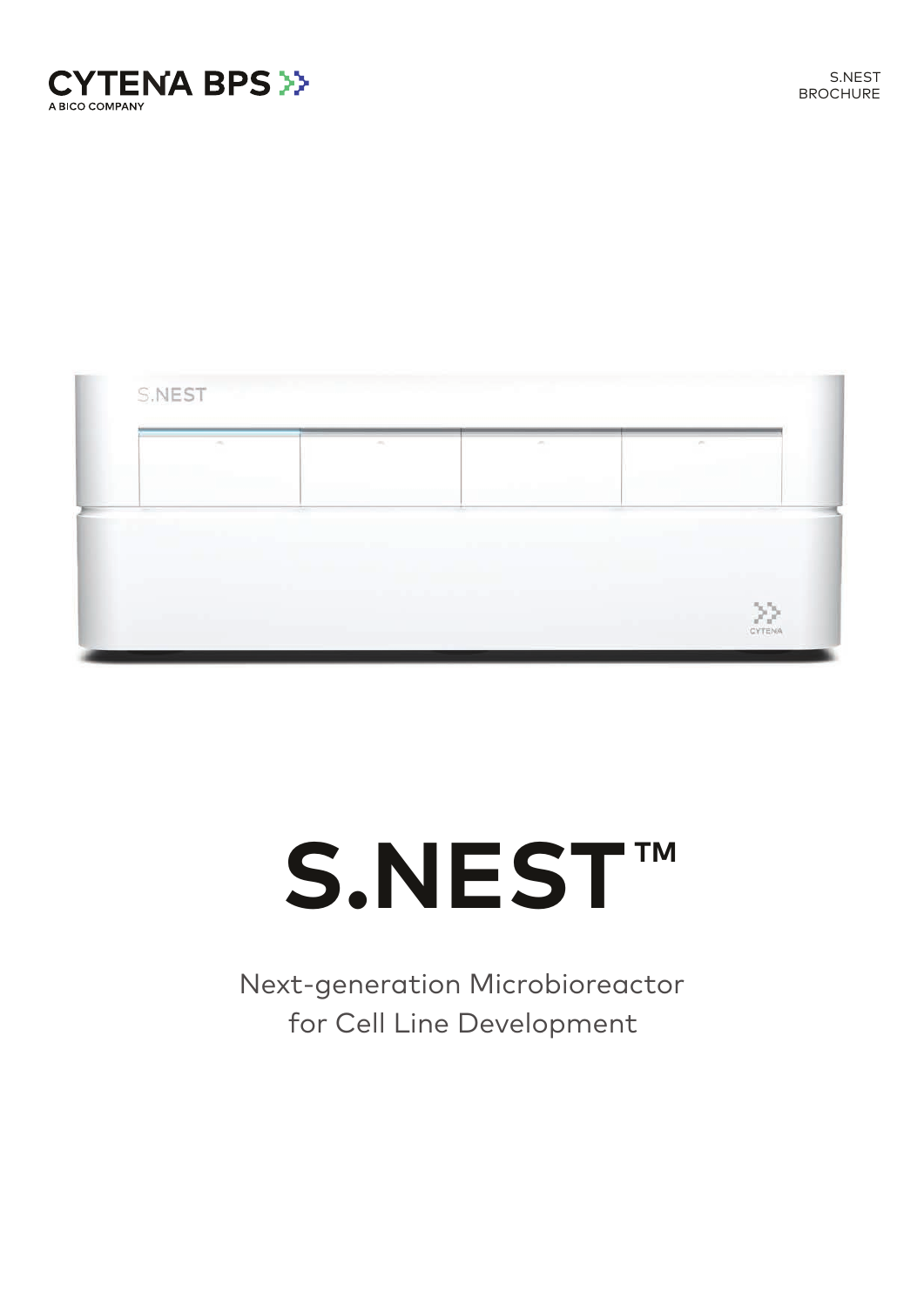

## About the S.NEST

As the biopharmaceutical industry expands, companies are looking for competitive advantages in cell line development. The S.NEST, a high-throughput microbioreactor with  $CO<sub>2</sub>$  incubator functions, shortens the process time for cell upscaling, provides a better microscale environment for cell growth, and brings more efficiency to cell line selection.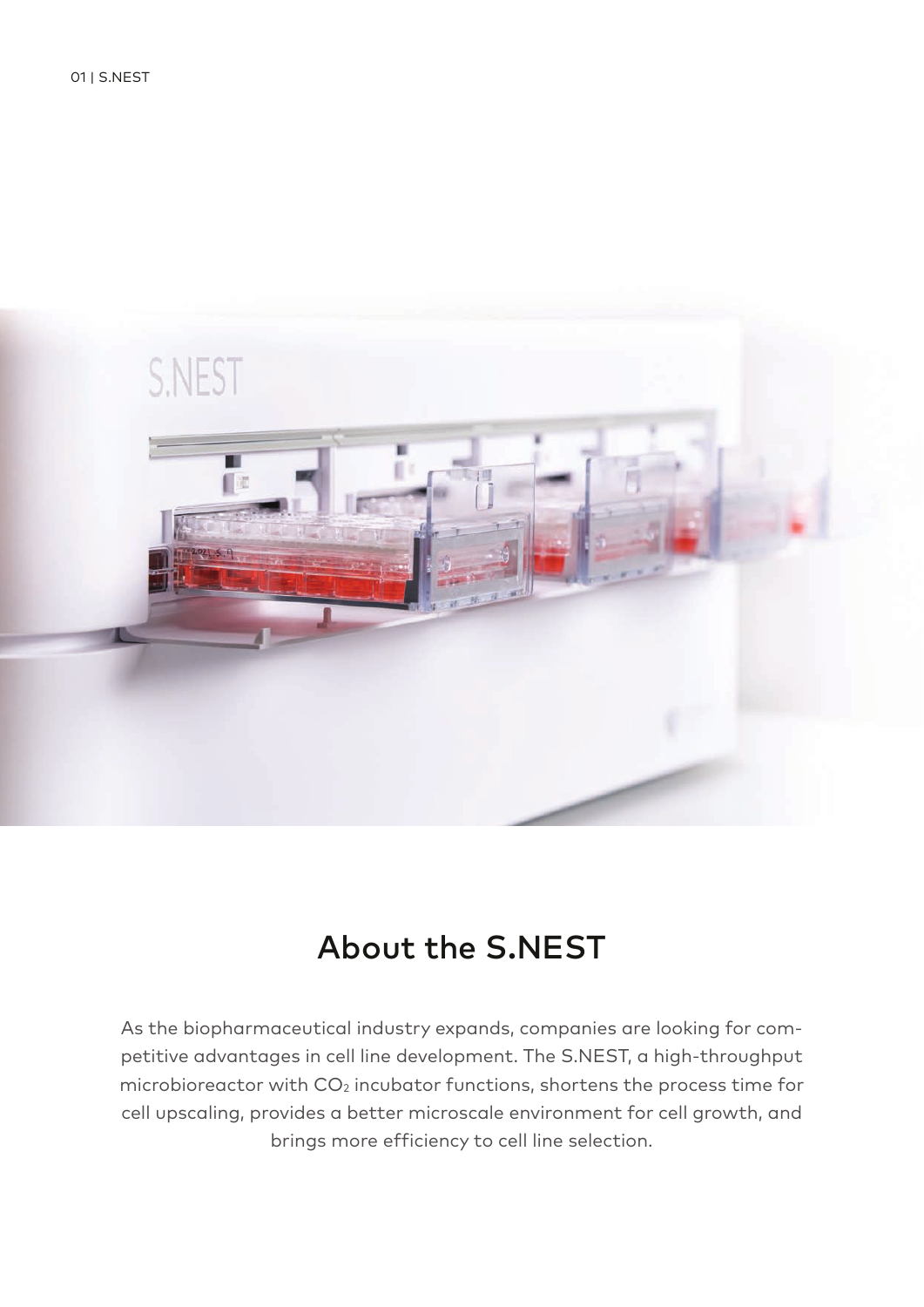

The S.NEST increases efficiency and productivity for biologics production, drug screening and functional genomics.

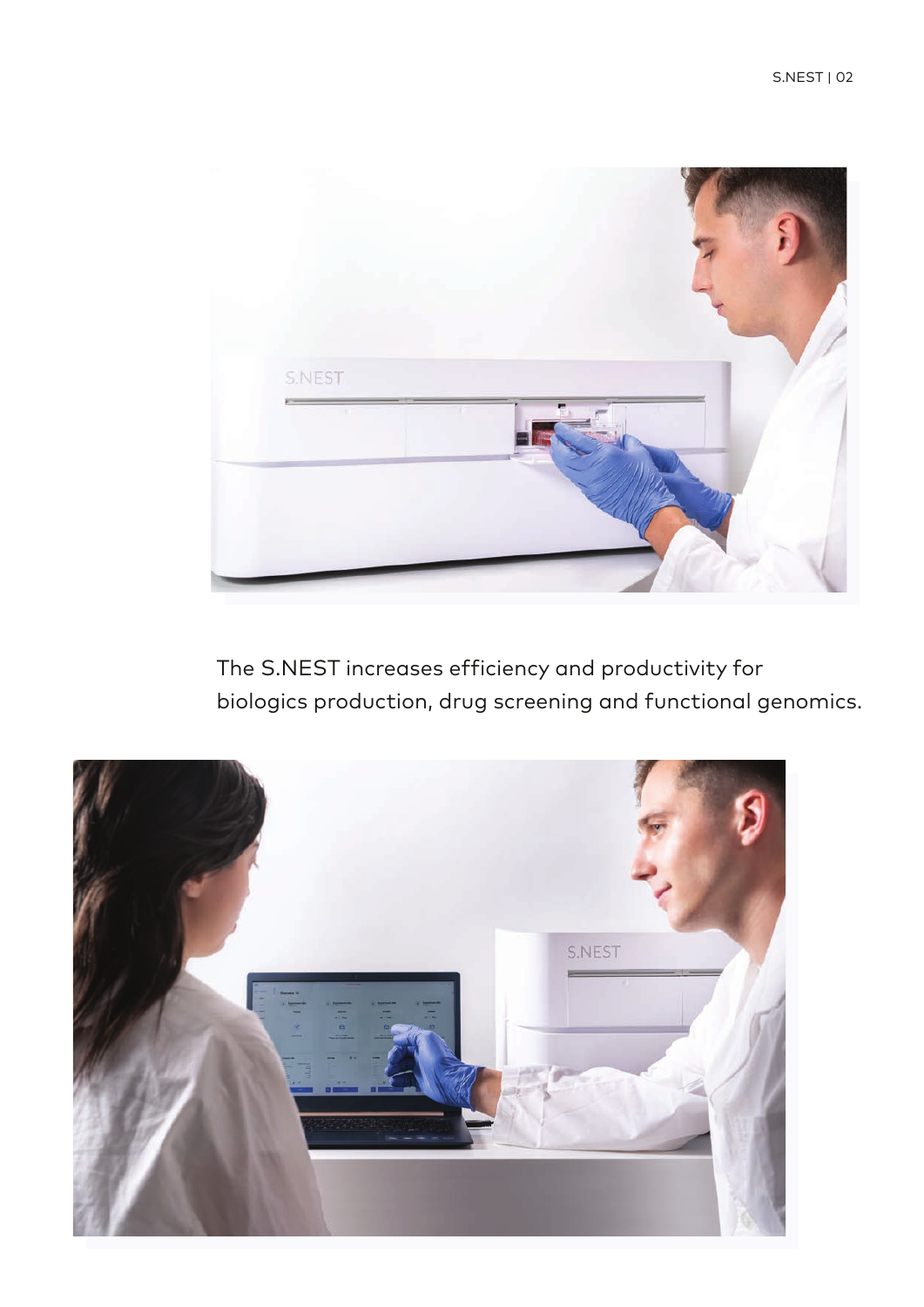## A powerful, productive, compact system



#### **Culture**

High-throughput cultivation that enables the incubation of four 24-well or 96-well plates at once.



#### Optimize

Customizable mixing levels thanks to a unique fluid control system that increases cell growth.



#### Improve

Innovative components and a thoughtful design minimize the impact of evaporation.



#### Monitor

Real-time monitoring of pH and dissolved oxygen (DO) values during entire cell culturing process.



Analyze

Intuitive software analytics transform data into insights.



#### **Trust**

Reliable results allow you to improve your cell culture workflow.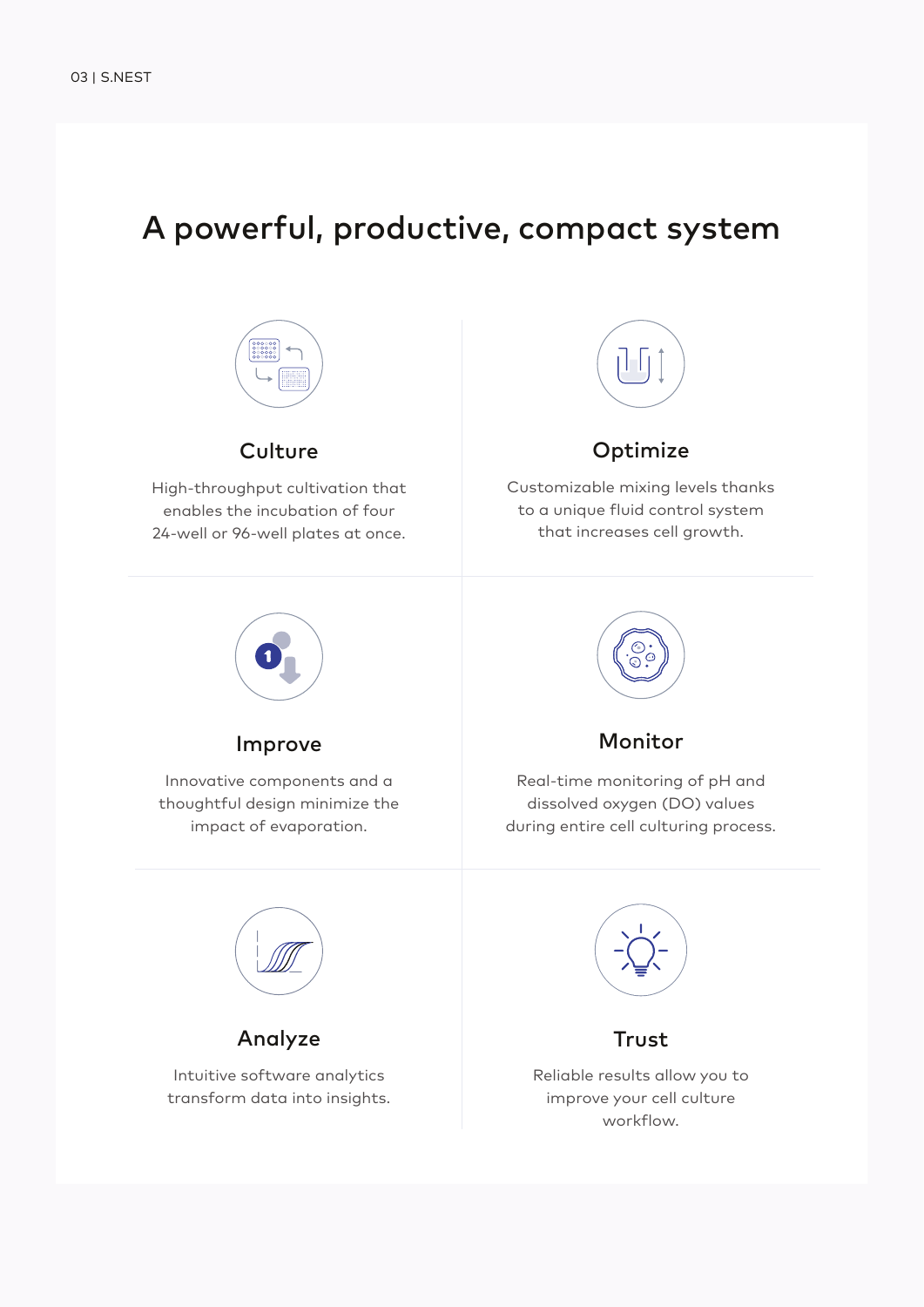

## Maximum productivity with minimum effort

The S.NEST introduces suspension culture and late-stage bioreactor conditions to the early-stage cell line development pipeline, providing more growing space and oxygen than static cultures. When using the S.NEST, cells show higher density and viability compared to normal incubation, and weeks of cell expansion are no longer necessary.



Limited 2D **Growing Space** 



Non-homogenized Medium

#### **Mixing culture**





3D Growing Space

**Equal Distribution**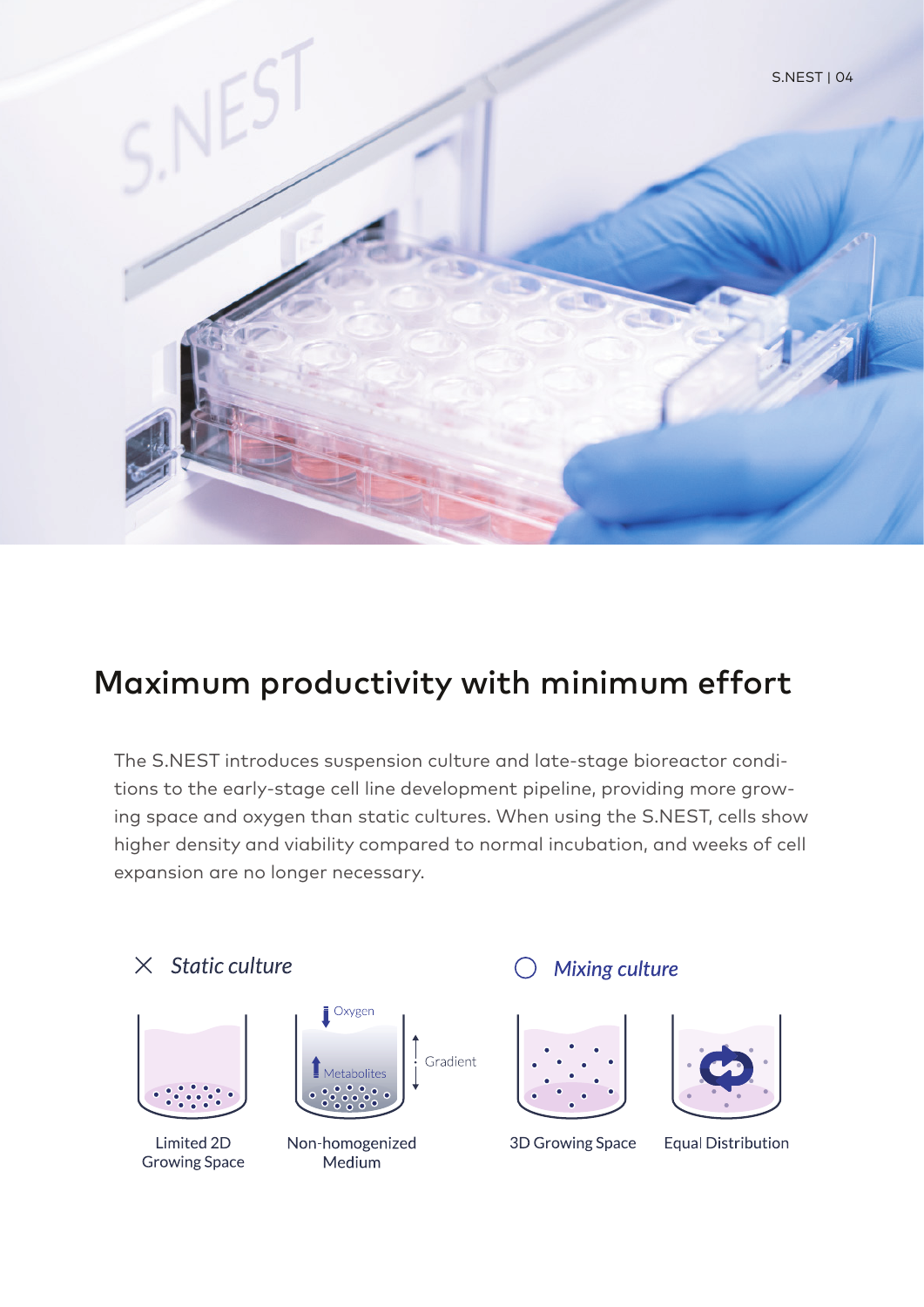## Designed for your needs

The upper section has four incubation chambers, and each includes a thermal module, water tray and air/ $CO<sub>2</sub>$  inlet port and sensor. Each chamber also has individual environmental controls and can fit one 96- or 24-well culture plate, enabling the cell culturing of as many as 384 wells at once.



The lower section is a motion camera module that detects the optical signals from the sensors of each plate within 5 minutes and displays real-time monitoring data on the S.NEST software.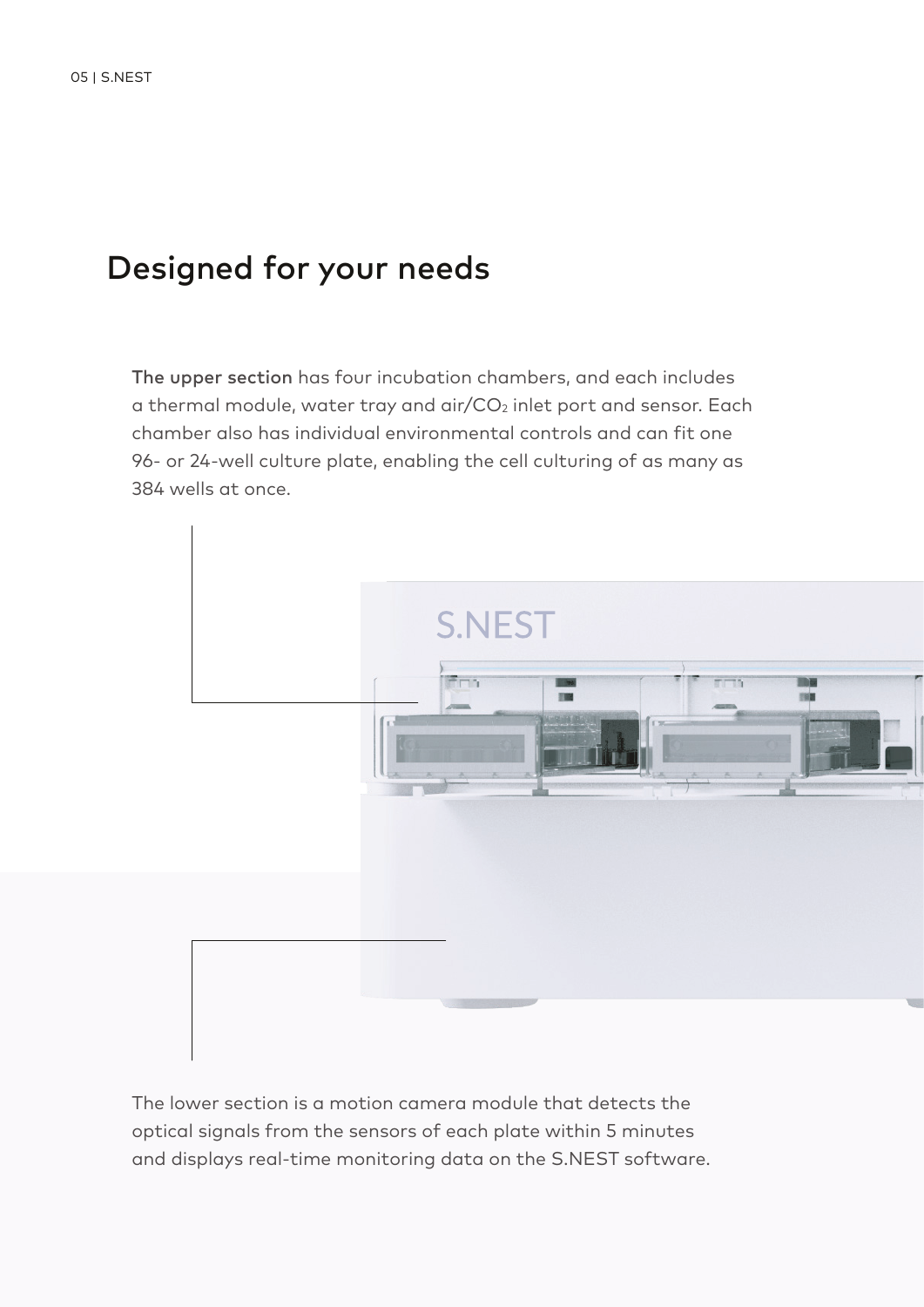## Real-time monitoring

The S.NEST software displays the sensor results and allows users to adjust environmental controls.





Dissolved oxygen

Optical sensors are attached to the bottom of each well to monitor the pH and DO value of all wells simultaneously.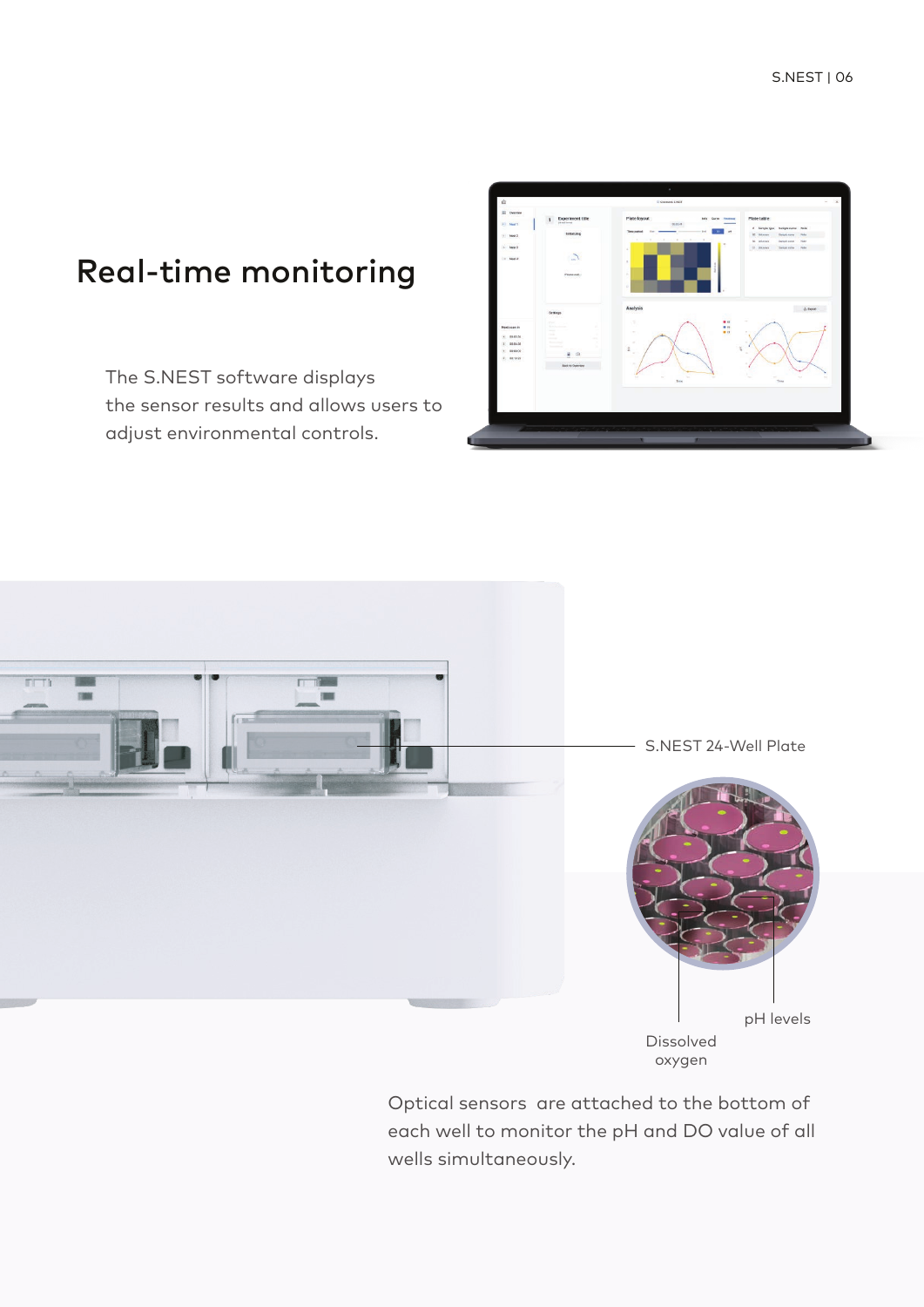## Consumables for optimal cell culture



## Increased oxygen transfer

The S.NEST exerts suction or expulsion pressure through the fluidic channels to enable homogenous reciprocating mixing. Adjustable mixing control minimizes shear rate for different cell lines.

The oxygen transfer tubes connecting to the lid offer the cells a continuous oxygen supply to maintain a healthy environment.

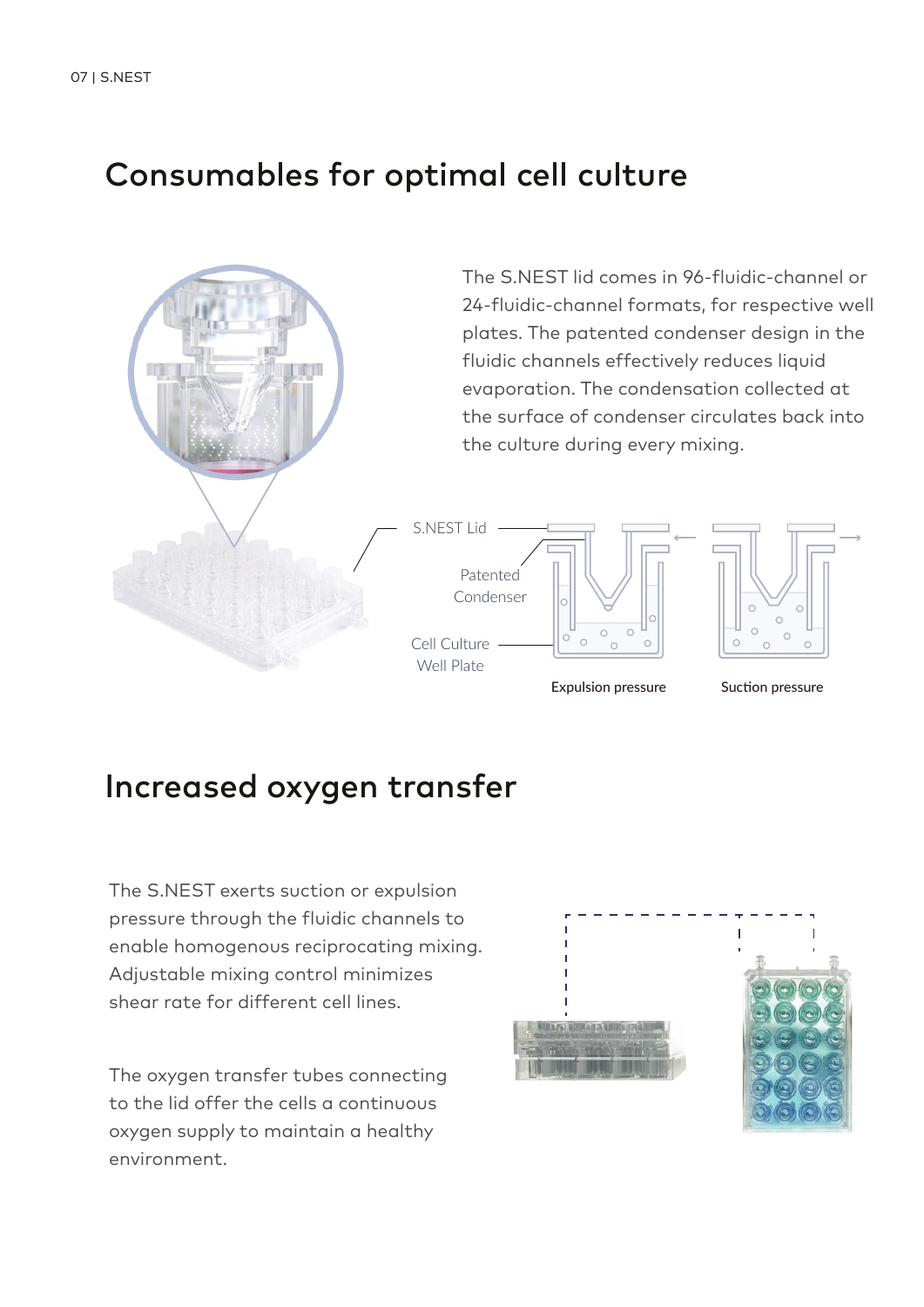## Software

#### The S.NEST software provides insightful graphs from the pH and DO sensor data:

- Heatmap for each well from start to finish
- Measurements for each well at each time interval
- Time curve table of data from selected wells



#### The S.NEST software provides intuitive settings for:

- Incubation chamber environment (temperature, CO2 levels and humidity levels)
- Mixing system (mixing level and mode)
- Motion camera (time interval and scan average)

| 面                                                    |                                                                                                                                                                                                                     | O Enwarted LNCTT                                               |                                                                        | $\times$<br>-                                      |                                                              |                                           |
|------------------------------------------------------|---------------------------------------------------------------------------------------------------------------------------------------------------------------------------------------------------------------------|----------------------------------------------------------------|------------------------------------------------------------------------|----------------------------------------------------|--------------------------------------------------------------|-------------------------------------------|
| <b>SE</b> Districts<br>B NHIT                        | Overview <sup>®</sup>                                                                                                                                                                                               |                                                                |                                                                        |                                                    |                                                              |                                           |
| <b>B</b> Hell 2                                      | $\mathbf{r}$<br><b>Experiment title</b><br>24 will hained                                                                                                                                                           | <b>Experiment title</b><br>$\overline{2}$<br><b>REGISTERED</b> | <b>Experiment title</b><br>$\overline{\mathbf{z}}$<br><b>STANDARDS</b> | <b>Experiment title</b><br><b>Grandella</b>        |                                                              |                                           |
| B Next 3                                             | Available                                                                                                                                                                                                           | <b>Available</b>                                               | Available                                                              | <b>Available</b>                                   |                                                              |                                           |
| <b>ER</b> Next 4                                     | Litt @ Plate: @                                                                                                                                                                                                     | <b>DE PUM</b>                                                  | Lid: 11 Plate:                                                         | Lid. Plate:                                        |                                                              |                                           |
|                                                      | $\bigoplus$                                                                                                                                                                                                         | $\triangle$                                                    | Settings   Template 01<br>Experiment title 1 24 well format            | ×<br>& Load template                               | Settings   Template 01<br>Experienced title 1 24 well format | $\times$<br>& Load template               |
|                                                      | Please insert the plate and setup<br>Please insert the plate and setup                                                                                                                                              |                                                                | Libraries of<br>Time:                                                  | $E - E - B - C - E$<br>Maing<br>Summary<br>Senatry | Liverant Manager<br><b>Plain 11</b>                          | $E - 4 - 8 - 6 - 8$<br>Sammary<br>Sensing |
|                                                      |                                                                                                                                                                                                                     |                                                                | <b>Working Volume</b>                                                  | <b>Mixing Level</b>                                | <b>Time Interval</b>                                         | <b>Scan Averaging</b>                     |
| <b>Next scan in</b><br>$A$ 00 05 36                  | 意区<br>Settings<br>$\label{eq:1} \begin{aligned} \mathcal{L}_{\text{max}}(\mathcal{L}_{\text{max}}) = \mathcal{L}_{\text{max}}(\mathcal{L}_{\text{max}}) \end{aligned}$<br><b>School College</b><br><b>Selection</b> | 意话<br><b>Bettings</b><br>--<br>٠                               | 1400 pt. 2<br>800 - 1400 - 1400 -                                      | $20*$<br>tion were than the com-                   | 15 min :                                                     | 3.2<br>A series commercial life           |
| $2.1 - 30.04, 38.$<br>$ 1 - 00.08.03 $<br>Y 00.10.25 | <b>Walle</b><br><b>Service</b><br>-<br>$\sim 100$<br>Separate<br><b>School</b><br>Police of<br><b>Science</b>                                                                                                       | <br><br>m<br>٠<br>--<br>_                                      | Mode                                                                   | Temperature                                        | Duration                                                     | Advanced ©<br>$\cdot$                     |
|                                                      | 兰 中                                                                                                                                                                                                                 | 三 向                                                            | Continuous<br>Periodic                                                 | $112$ $-412$ $-729$ °C;                            | <b>Until stop</b><br>Outstomized                             |                                           |
|                                                      | $\Delta$<br><b>Setup</b>                                                                                                                                                                                            | a.<br><b>Setup</b>                                             |                                                                        |                                                    |                                                              |                                           |
|                                                      |                                                                                                                                                                                                                     |                                                                |                                                                        |                                                    |                                                              |                                           |
|                                                      |                                                                                                                                                                                                                     |                                                                |                                                                        |                                                    |                                                              | <b>Disable sensing function</b> (TB)      |
|                                                      |                                                                                                                                                                                                                     |                                                                | Save template                                                          | Previous<br>Next -                                 | Save template                                                | Previous<br>Ned-                          |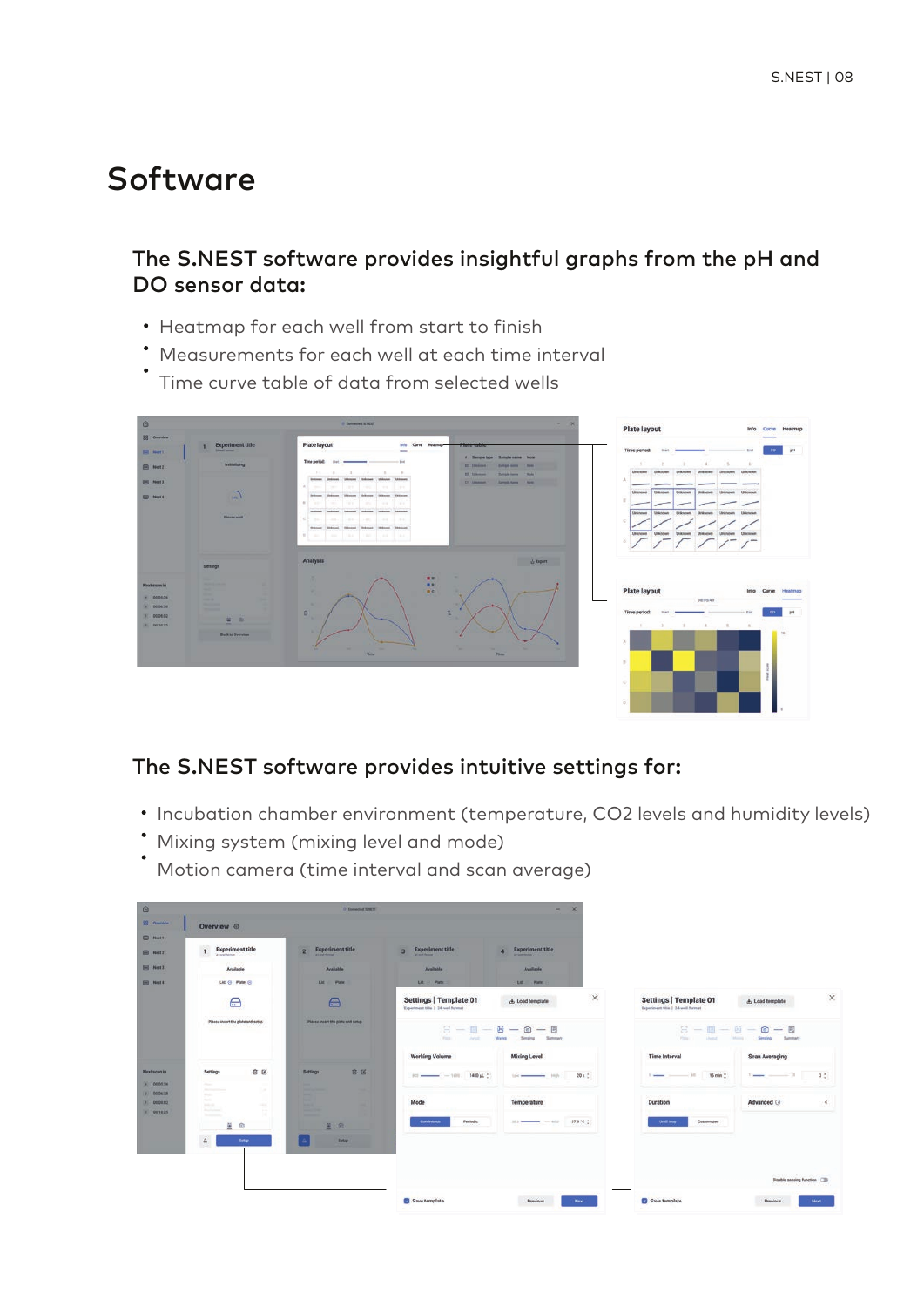# Specifications

| <b>Working Volume</b>       | 96-well plate<br>24-well plate        | 150-200 µL<br>1000-1600 µL                                                                       |
|-----------------------------|---------------------------------------|--------------------------------------------------------------------------------------------------|
| <b>Mixing Control</b>       | Rate<br>Accuracy                      | 10-50 s/period (96-well plate)<br>10-50 s/period (24-well plate)<br>±1 s                         |
| CO <sub>2</sub> Gas Control | Range<br>Accuracy<br>Control Accuracy | 1%-20%<br>±0.2%<br>±0.1%                                                                         |
| <b>Humidity Monitoring</b>  | Range<br>Accuracy                     | 0%-100% @ 37°C<br>±0.1%                                                                          |
| <b>Temperature Control</b>  | Range<br>Accuracy<br>Control Accuracy | 30°C-45°C<br>$±0.2$ °C<br>$±0.1$ °C                                                              |
| pH Measurement              | Range<br>Accuracy<br>Sampling rate    | $6.0 - 8.0$<br>$<$ 0.1 pH<br>$>5$ min                                                            |
| <b>DO Measurement</b>       | Range<br>Accuracy<br>Sampling rate    | 0%-100% (air saturation)<br><0.5% (@ 0% air saturation)<br><3% (@ 100% air saturation)<br>>5 min |
| Dimensions (LxWxH)          |                                       | 434x785x288 mm                                                                                   |
| Weight                      |                                       | 43 kg                                                                                            |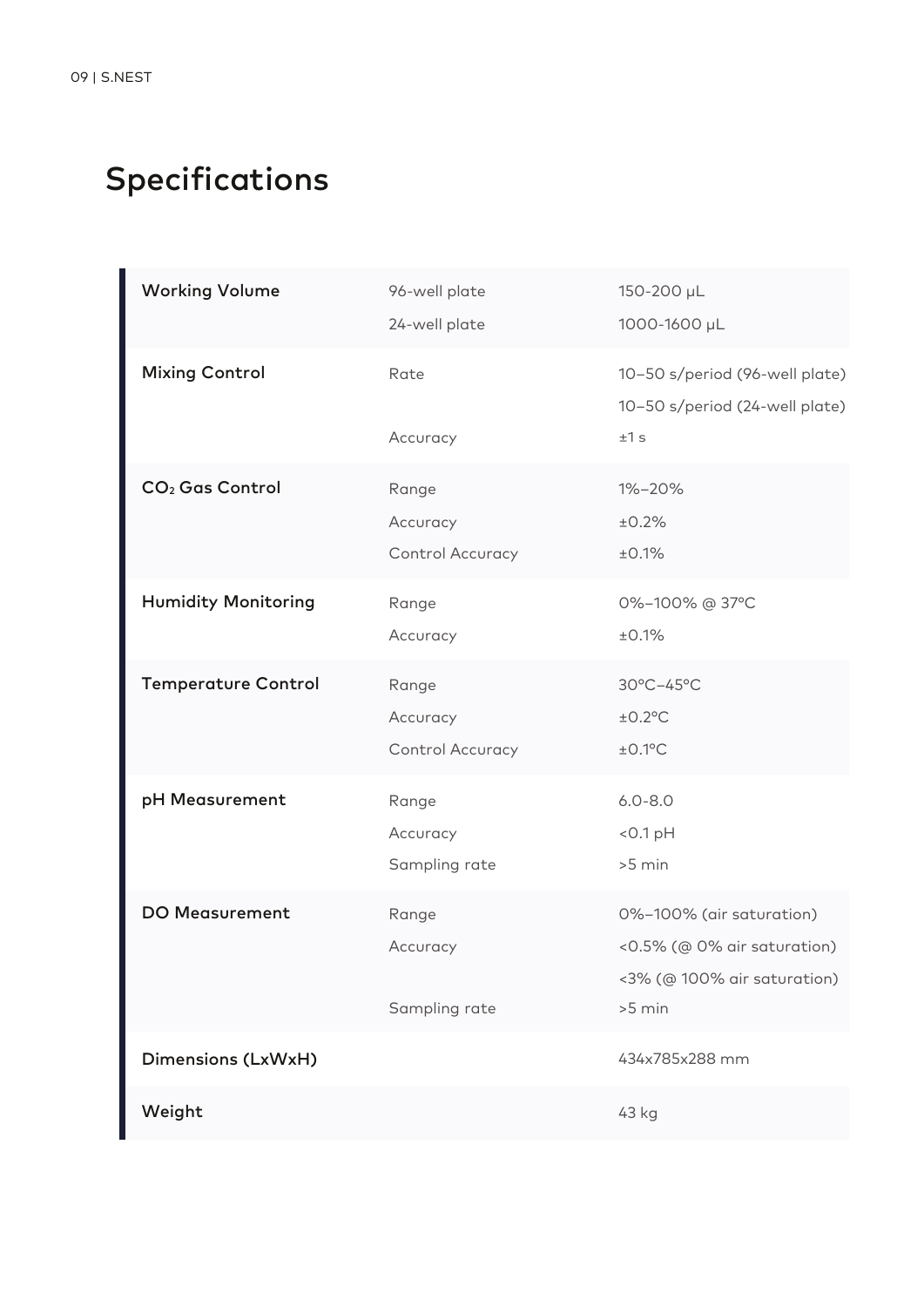# Ordering information

| Cat. No.                       | Product                                                        | Information                                                                                                                                                                                   |  |  |  |  |  |
|--------------------------------|----------------------------------------------------------------|-----------------------------------------------------------------------------------------------------------------------------------------------------------------------------------------------|--|--|--|--|--|
| Microbioreactor systems        |                                                                |                                                                                                                                                                                               |  |  |  |  |  |
| 2001                           | S.NEST<br>(24-well format)                                     | - 4 S.NEST 24-well culture chambers<br>- DO/pH real-time sensing module<br>- S.NEST Software<br>- Standard warranty (12 months from date of<br>installation)<br>Origin: Taiwan                |  |  |  |  |  |
| 2002                           | S.NEST<br>(96-well format)                                     | - 4 S.NEST 96-well culture chambers<br>- DO/pH real-time sensing module<br>- S.NEST Software<br>- Standard warranty (12 months from date of<br>installation)<br>Origin: Taiwan                |  |  |  |  |  |
| 209X                           | S.NEST<br>(customized format)                                  | - 4 S.NEST culture chambers with customized format<br>- DO/pH real-time sensing module<br>- S.NEST Software<br>- Standard warranty (12 months from date of<br>installation)<br>Origin: Taiwan |  |  |  |  |  |
| <b>Recommended Consumables</b> |                                                                |                                                                                                                                                                                               |  |  |  |  |  |
| FSN01PSN01                     | <b>S.NEST Cell Culture</b><br>Kit-24-well<br>(10 sets / 1 box) | - 10 single-packed Greiner CELLSTAR 24-well culture<br>multiwell plates (No. 662102) with DO/pH sensor<br>- 10 single-packed S.NEST 24-well lids                                              |  |  |  |  |  |
| <b>Service and Warranty</b>    |                                                                |                                                                                                                                                                                               |  |  |  |  |  |
| <b>WSN001</b>                  | 1-year<br>extended warranty                                    | - Replacement parts (for non-negligent damages)<br>- 6 hours of technical support                                                                                                             |  |  |  |  |  |
| WSN002                         | 2-year<br>extended warranty                                    | - Replacement parts (for non-negligent damages)<br>- 12 hours of technical support                                                                                                            |  |  |  |  |  |
| <b>WSN003</b>                  | 3-year<br>extended warranty                                    | - Replacement parts (for non-negligent damages)<br>- 20 hours of technical support                                                                                                            |  |  |  |  |  |